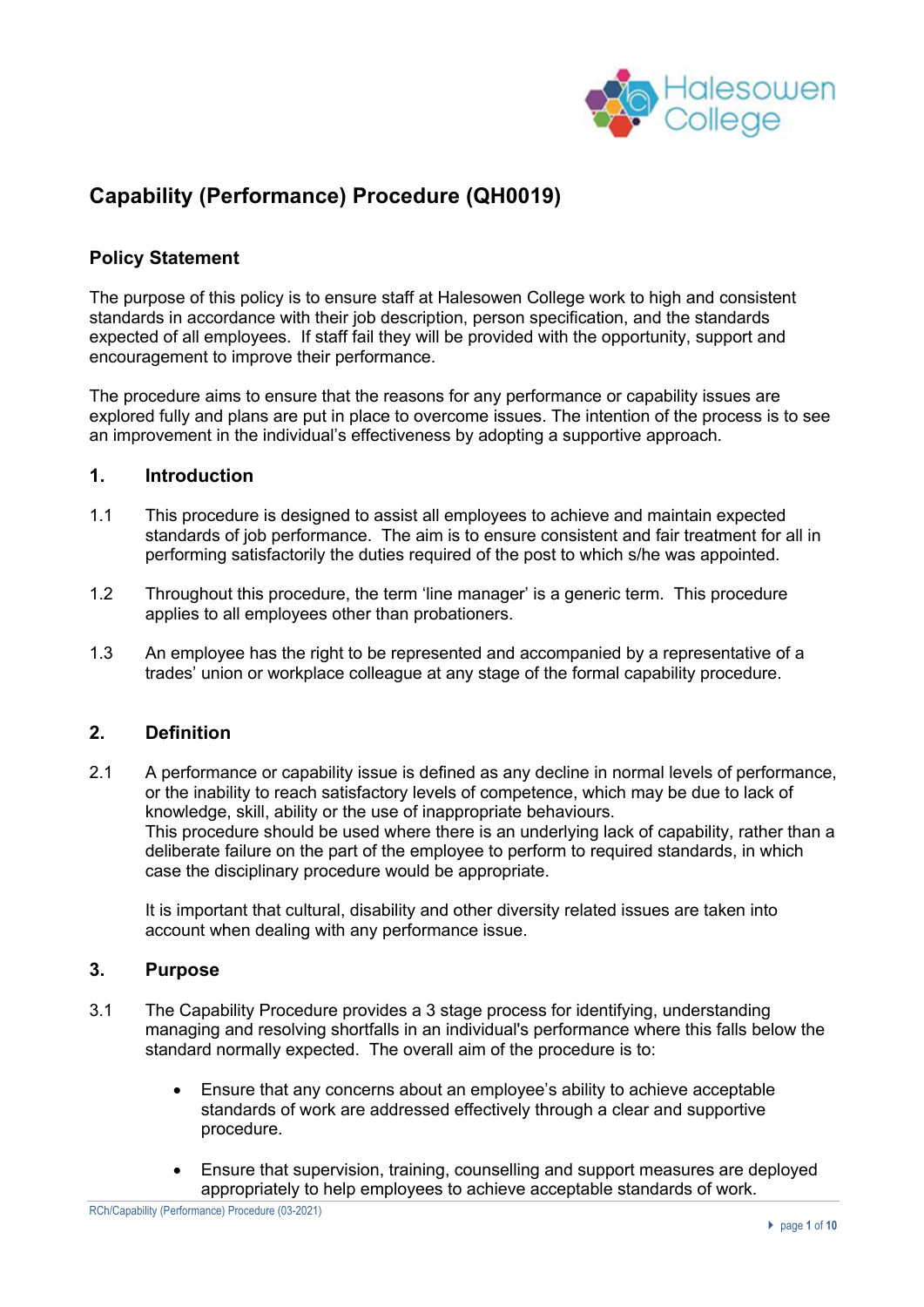- Provide a clear procedure for the termination of employment in cases where an employee does not reach a satisfactory and acceptable level of performance.
- Bring performance to a level at which an employee becomes effective.
- Acceptable levels of performance are normally identified through the expectations and objectives agreed for the role as part of the performance and or appraisal review discussions between the employee and line manager and as defined for the role within job description and person specification.

#### **4. Equality Considerations**

- 4.1 Line managers should take particular care to ensure employees with a disability are not subject to unfair discrimination*.* Required formats or reasonable adjustments will depend on an individual's needs, personal preferences and access to technology and may, for example, include large print, audio tape, email, memory stick or CD.
- 4.2 Any reasonable adjustments must be made available to a disabled employee to undertake the role and responsibilities of their post.

#### **5. Principles**

- 5.1 Line managers should ensure that any individual whose performance is unsatisfactory is clear about the:
	- level of concern:
	- evidence used to reach this conclusion;
	- expected level of performance required;
	- type of support available;
	- consequences of failing to improve their performance.
- 5.2 Line managers contemplating using this procedure beyond the informal stage must seek advice from Human Resources.
- 5.3 Performance issues should not be viewed in isolation and should be considered in the overall context of performance management.
- 5.4 At each stage of the procedure, an employee will be informed about the shortfall in performance and will be given an opportunity to provide an explanation before any action is taken.
- 5.5 If the work colleague/representative is unable to attend a meeting on the date proposed, the meeting will be rearranged once, and an alternative date mutually agreed. The alternative date should normally be within five working days of the original date.
- 5.6 A shortened Capability (Performance) Procedure of up to four weeks would apply in particularly serious cases where the education, health or wellbeing of students (or nursery children) is in jeopardy. Examples of this might be where a teacher's classroom control is so poor that teaching and learning are seriously compromised, or where the majority of students under the lecturer's care fail to progress in that lecturer's lessons despite significant support already having been provided by the Teacher Development Manager and Line Manager. The procedure would move into Formal Stage 1.
- 5.7 Individuals who are being managed in accordance with this procedure in the Formal Stages 1 and 2, are unlikely to receive any pay progression.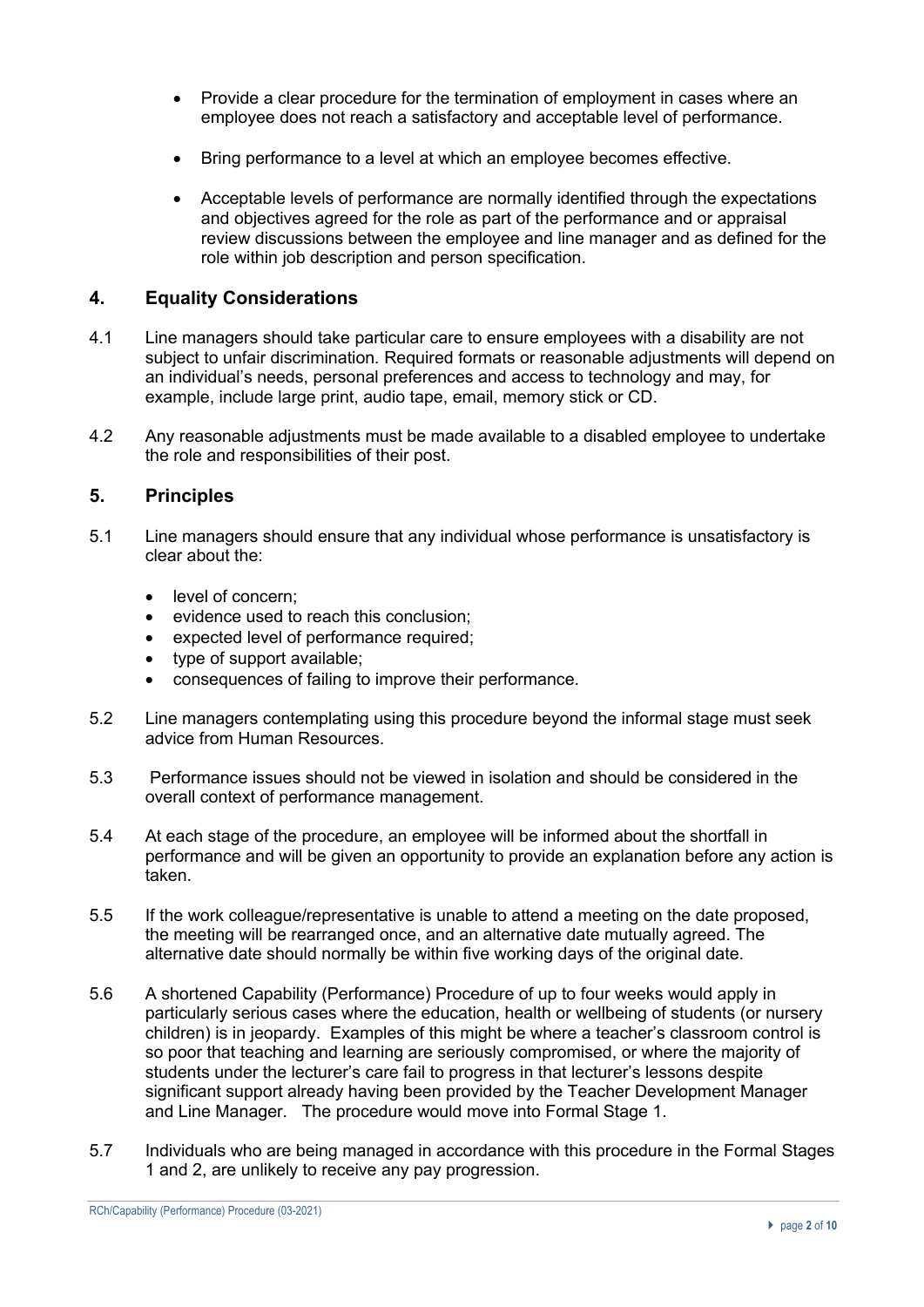## **6. Responsibilities**

- 6.1 It is the line manager's responsibility to:
	- monitor and address performance issues as early as possible;
	- set objectives and expectations that are realistic, achievable and in accordance with the individual's job description and person specification:
	- provide ongoing support and training;
	- ensure that the employee is aware when the Capability Procedure has been instigated and provide them with a copy of the procedure;
	- establish and agree performance improvement plans with the employee;
	- conduct the informal and formal stages of this procedure.
	- seek the advice and support of Human Resources.
- 6.2 It is an employee's responsibility to:
	- participate in the objective setting process;
	- achieve objectives and targets as required by the line manager;
	- work towards supporting the 'College's Way' of working;
	- perform to the best of their ability.
- 6.3 It is the responsibility of Human Resources to:
	- provide advice and guidance to managers and employees to ensure that the capability procedure is followed correctly;
	- support line managers, as necessary including at meetings in the formal Capability stages.

#### **7. Procedure**

The three stages of the procedure are:

- Performance Improvement Support (Informal Stage).
- Formal Capability (Stage 1).
- Formal Capability (Final) Hearing (Stage 2).

#### 7.1 **Performance Improvement Support (Informal Stage)**

Where an employee displays an inability to perform their duties satisfactorily (eg poor classroom management; a continued profile of Grade 4 Lesson Observation that refers mainly to the performance of the lecturer; assessment of work; a trend of 'poor' and declining results as measured against national rates; where the majority of students under the lecturer's care fail to progress in that lecturer's lessons; poor customer care, continued mistakes and/or missing deadlines despite training and or significant support by the line manager), the line manager will attempt to resolve the matter informally in a meeting with the employee. Any shortfalls in performance require the line manger to inform the employee in a constructive and supportive way, the nature of the unsatisfactory performance and how such performance will need to improve. A copy of the Capability Procedure at that point should be made available to the employee.

The issues should be discussed promptly with the employee concerned and the causes of the shortfall identified. Examples of the shortfalls should be provided to the employee and consideration should be given as to whether the employee requires further training, supervision, support or guidance. If appropriate, measures should be taken to provide additional support. A performance improvement plan will then be drawn up (see Appendix 2)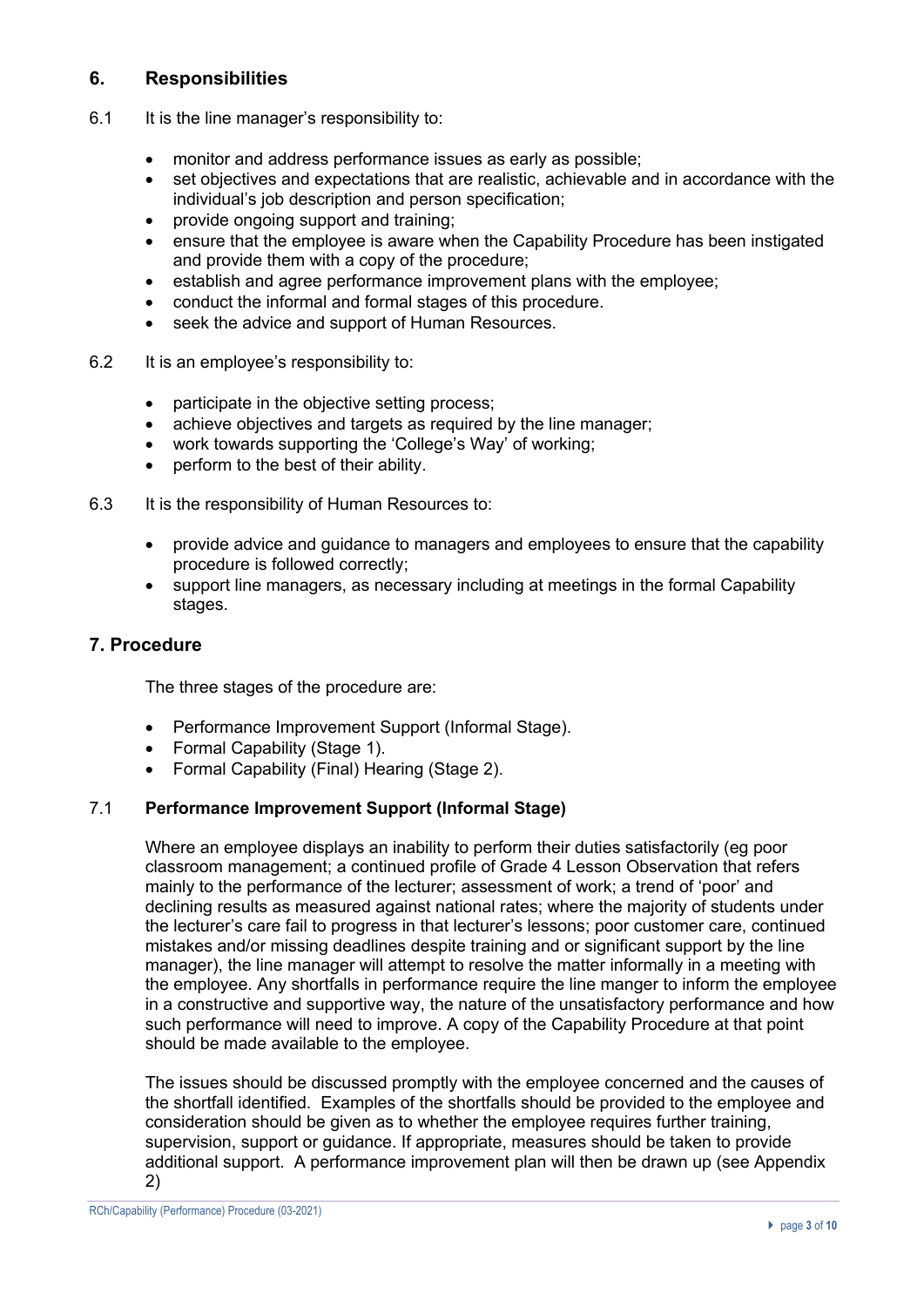The aim of this stage is to support the employee at the earliest possible opportunity in order to improve their performance to the standard required. This may include:

- Regular supervision sessions
- Additional Training
- **Feedback**
- Support
- **Guidance**
- Work Shadowing
- Coaching
- **Mentoring**

For teaching staff, the advice and support of the Staff Development Manager should be sought.

It is recommended that the informal capability procedure is initially undertaken for a period of four weeks. Performance should be reviewed by the line manager and the employee on a weekly basis (or more frequently if necessary).

At the end of four weeks, a discussion will take place between the line manager and employee to review the progress being made and to specify any aspects of the performance plan that have not been achieved and remain outstanding. A further period of two weeks will be allowed to achieve these improvements.

At the end of the review period of four-six weeks, the informal stage can be extended further where there is evidence of significant improvement in performance and sustained progress in achieving the improvement plan. This can only be extended for a further period not exceeding four weeks (i.e. total review period 10 weeks maximum). After successful completion of this period an improvement notice will be given to the employee by the HR Business Partner that will state the expectations set out in the performance improvement plan and discussions must be sustained for the next twelve months. Any lapses in those expectations then the formal Capability Stage 1 will be invoked.

In most situations however, a constructive discussion around shortfalls in an employee's performance with a focus on the standards required will bring about improvements in work performance. If, such improvements are not forthcoming within the above timescales, the individual will be informed that their performance will progress to and be managed in accordance with Stage 1of the formal part of the procedure.

Throughout the process it is vital that all meetings are fully documented and that all parties receive a copy of the notes.

### 7.2 **Formal Capability (Stage 1)**

If, following conclusion of the informal stage, there has been no significant improvement then stage 1 of the formal procedure should commence. The informal stage could also include the significant support already having been provided by the Staff Development Manager/Professional Development Manager and/or Line Manager – see 5.6. The line manger must write to the employee informing them that a formal Stage 1 meeting will be held, giving at least 5 working days' notice and providing them with a further copy of the procedure.

Discussions at the meeting should focus on clarifying the performance shortfalls, understanding any underlying causes, reviewing and agreeing a clear performance improvement plan, with outcomes and time-scales.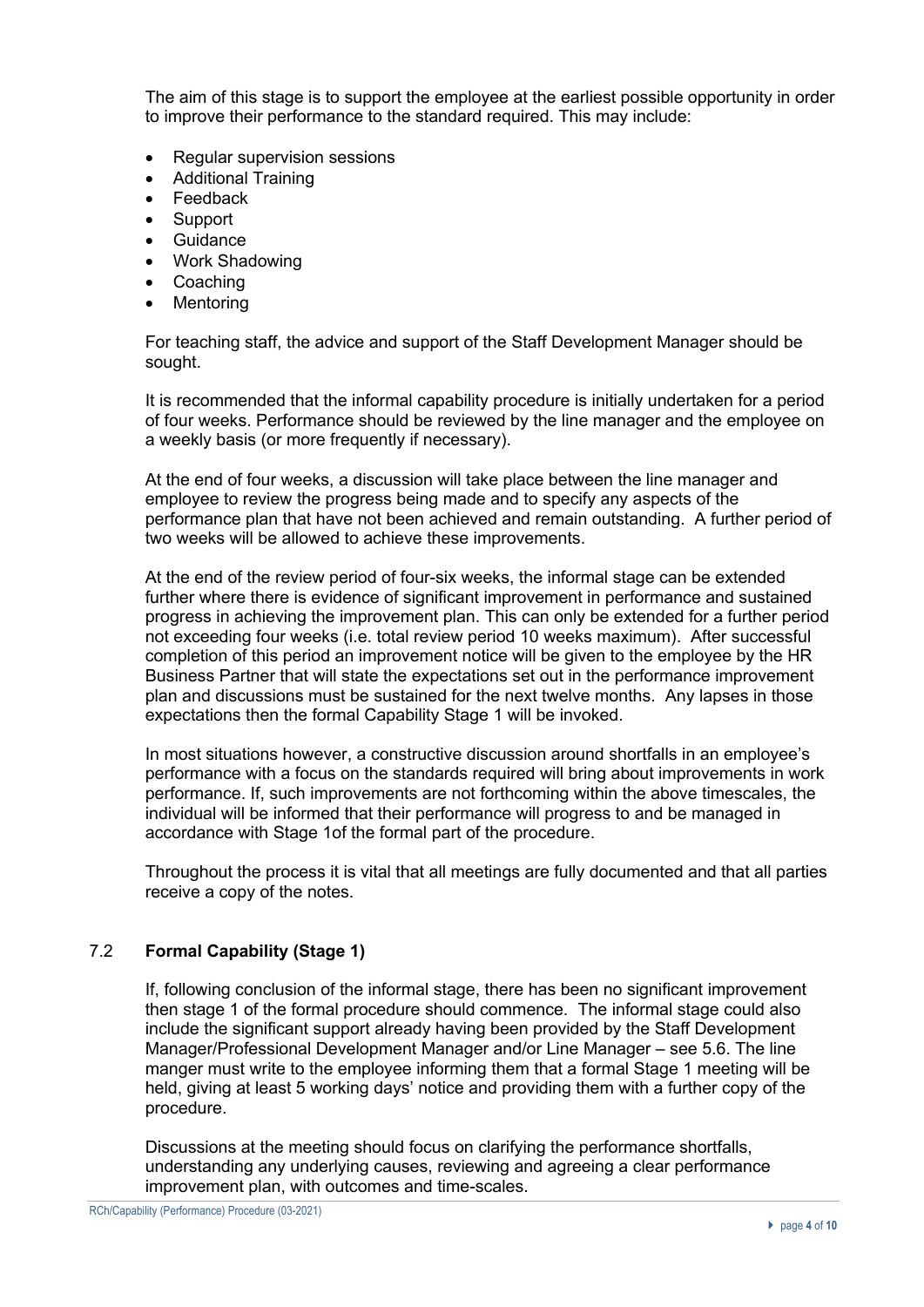At the meeting the manager will:

- Remind the employee that this is a formal stage in the College capability procedure and failure to make the required improvements may lead to dismissal.
- Explain how the expected performance standards are not being met and what the expected performance standard is.
- Seek to establish the causes for the continued unsatisfactory performance.
- Review the performance improvement plan drafted in the informal stage and amend as required.
- Following this formal review, if the required performance improvements have either not been met or not sustained the employee will be given a further opportunity of four weeks and in extenuating circumstances up to six weeks to make the required improvements. The employee will be advised that if the improvements are not forthcoming, there will be no alternative other than to proceed to the final stage (stage 2) and this may result in their dismissal.

At the end of the improvement period (four to six weeks) a discussion will take place between the manager and the employee. The employee will be informed that they have either achieved the improvement required or the matter will proceed to the final stage (Stage 2).

If the employee has achieved the targets agreed within their performance improvement plan and reached the standards required, this should be recorded and placed on the employee's personal file in Human Resources. If no further action is required, the record will remain 'live' for 12 months. If, however, during this 12-month period, there is a further lapse in performance this will be resumed at the stage in the procedure where it previously ceased. Depending upon the lapse in performance, it may be appropriate to move immediately to the Final Hearing Stage of the procedure.

### 7.3 **Formal Capability (Final) Hearing (Stage 2)**

At the conclusion of the four to six-week period of the performance improvement plan a second meeting should take place to review the progress made. The employee will be given written notification, at least five working days in advance, of the date, time and place of the Hearing which will be heard by a designated Senior Manager. This notification should outline the reasons for the hearing and include any relevant documents, e.g. copies of improvement plans.

The line manager should report on the outcomes of the targets and objectives set as detailed in 7.2 to the designated Senior Manager. The Senior Manager will:

The Senior Manager will:

- take evidence from the line manager and the employee concerning the deficiencies in performance and the steps that have been taken to secure improvements.
- review the outcomes of any training that has been undertaken to secure an improvement in performance.
- review the support that has been in place.
- review the written documentation from monitoring meetings.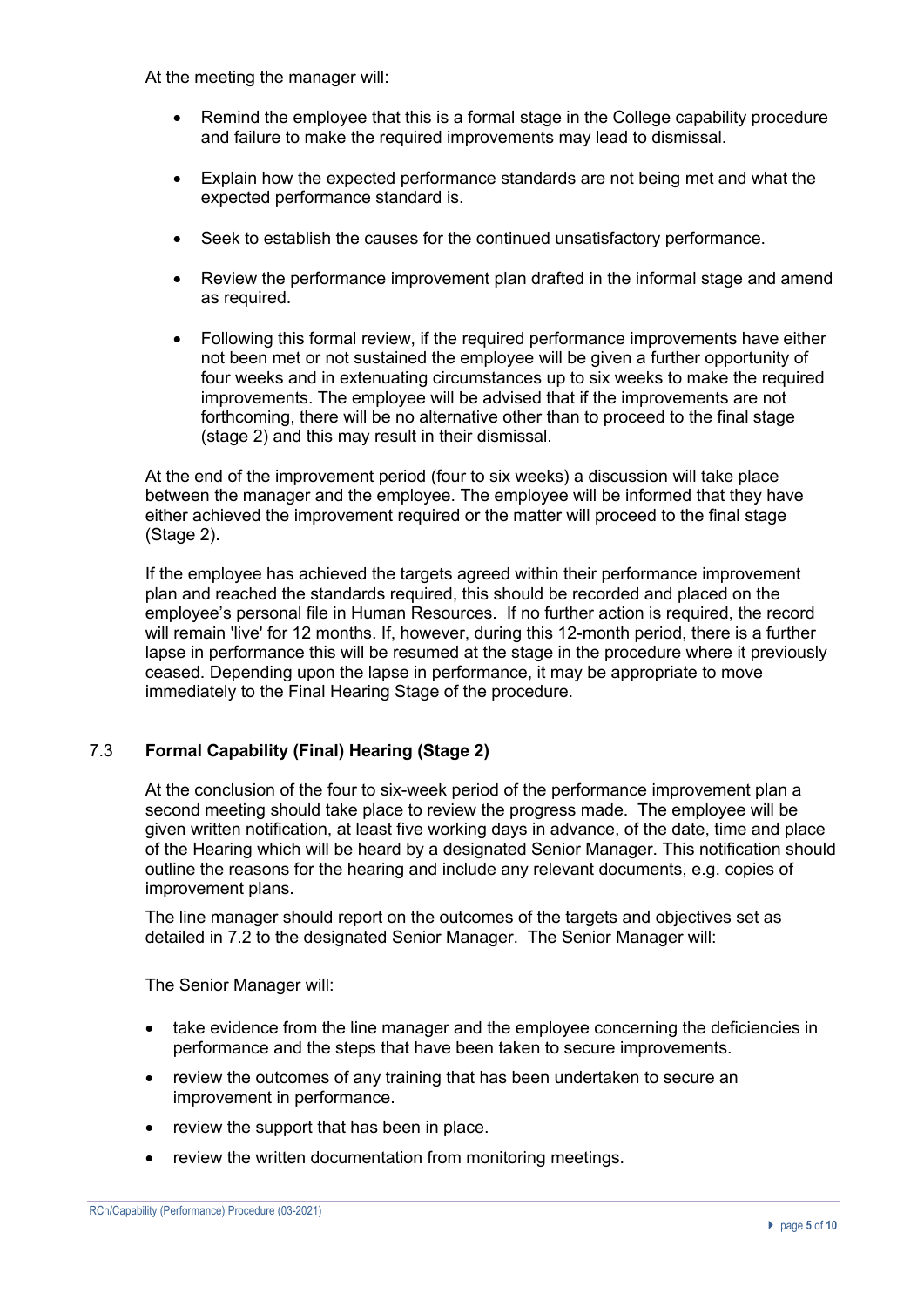- call for any other evidence which they feel is necessary to establish whether the employee is failing to meet the reasonable expectations of performance for the post.
- if the failure to meet the expectations of the post may have been influenced by illness or disability the Senior Manager will consider whether all appropriate adjustments have been made.

The Senior Manager may take one of the following courses of action, according to the circumstances of the case:

- a. take no further formal action and issue a 12 month improvement notice under the direction of the HR Business Partner.
- b. in consultation with the line manager set further performance targets appropriate to the post and to the deficiencies that have been identified, setting a time period in which the improvement in performance is required. This will normally be between four to six weeks. This will be given as a Final Written Warning under this procedure.
- c. recommends to the Principal dismissal in cases where the employee's performance is falling substantially below the standard required and he or she appears unable to improve to any significant degree, even when given clear targets and appropriate support and training, and redeployment is not a realistic option. The Senior Manager should ensure that in such cases the employee has been given the appropriate amount of support and time to reach the required standard.

The Senior manager may also:

- i. recommends to the HR Business Partner changes to the working practices, working arrangements and patterns of work for either the individual employee, and/or the team in which he/she is employed. Detail support and training provisions that are available to the employee concerned.
- ii. recommend to the Principal consideration of the scope for redeployment to a post elsewhere in the College that would be appropriate to the skills and capabilities of the employee. [The post does not have to be on the same scale/salary. The offer should be made in writing, explaining why it is being made and the consequences of refusing it. The employee should be given time to consider the offer and be advised to discuss it with his/her representative.] See 9 below.

The Senior Manager will provide the outcome of the meeting in writing to the employee without unreasonable delay and in any case, communication will be provided within 5 working days.

### **8**. **Dismissal Interview**

- 8.1 If insufficient improvement in the employee's performance has been achieved after Stage 2 or an offer of voluntary redeployment is made and is not accepted, a final investigatory formal interview should be arranged with the employee and his/her representative.
- 8.2 Prior to the Dismissal Interview the Principal, or a Senior Post-holder to whom the power to dismiss has been delegated by the Principal, shall send to the employee at least five days before the Interview, a written statement setting out the circumstances which has led the employee being considered for dismissal and related documentation. The employee will be advised that they made be accompanied to the Hearing by a workplace colleague or Trades' Union representative, that they must provide any documents for the Interview, or names of witnesses at least three days prior to the interview. If the chosen representative of the employee is unavailable on the date of the initial dismissal Interview, the employee may delay the date of that hearing once up to 5 days to enable the chosen representative to attend.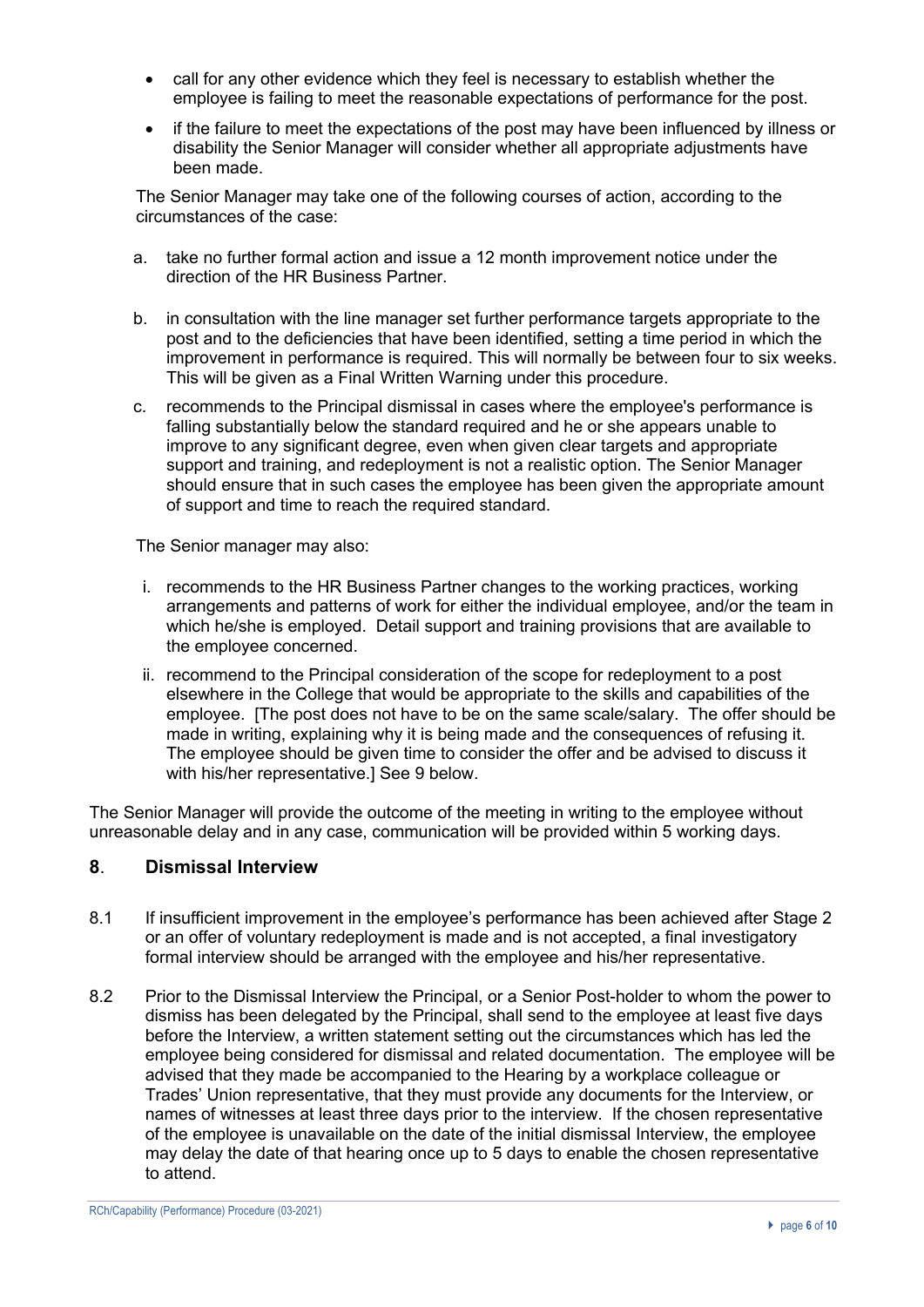- 8.3 The Dismissal Interview should be conducted by the Principal or delegated Senior Postholder. The Senior Manager should present the facts and the line manager should attend as a witness. On hearing the evidence and any explanations, a decision will be made whether to dismiss.
- 8.4 If Dismissal is the outcome, the employee should be dismissed in accordance with the Capability Procedure, with appropriate notice and communicated to the employee without unreasonable delay. The reasons for dismissal and the date on which the employment will terminate will be provided and they should be informed of their right to appeal in accordance with Appendix 1.

### **9. Alternative Work/Re-deployment**

The availability of alternative work must be considered wherever possible, before action is taken to dismiss an employee. There may be other suitable job vacancies for which the employee has the appropriate skills. Each case will need to be considered on its merits. Employees may be given access to this process prior to the final stage. If at the end of the period no suitable vacancies have arisen and there does not appear to be any real prospect of redeployment or an employee has unreasonably refused alternative employment, the employees contract will be terminated on the grounds of incapability.

Where a trial period has been agreed this will normally be for a period of four weeks and may be extended briefly through agreement between the manager and employee on the basis that further training may be necessary. The existence of long-term illness or disability, whilst not being material to the reason for invoking the Capability (Performance) Procedure, may need to be considered when identifying alternative employment. There is a requirement to consider reasonable adjustment to take account of the impairment but not any capability problem that is not related to the impairment.

### **10. Attendance at meetings**

- 10.1 Arrangements for meetings where possible will be at mutually convenient times. If a meeting has to be re-arranged due to an unexpected occurrence, then this will be as soon as possible and within the next 5 working days. If the employee is on sick leave, various options could be considered:
	- 10.1.1 to hold the meeting with their trades' union representative in order to move the matter forward and for the manager to gain views.
	- 10.1.2 if the employee can attend the workplace for the purpose of the meeting, then this would be preferable in order to formally conclude the review.
	- 10.1.3 Where the employee is not able to come onto College Premises arrangements for a suitable venue will be made off site.
- 10.2 Formal hearings will be held by a senior manager who is there to ensure that the process is fair. Whenever possible this will be same senior manager for the first and second interviews. The line manager will normally present the facts, discuss progress and performance issues, to set targets and objectives and to identify support. The employee should be encouraged to actively take part in the process assisting with the identification of targets, objectives and support, including suggested staff development.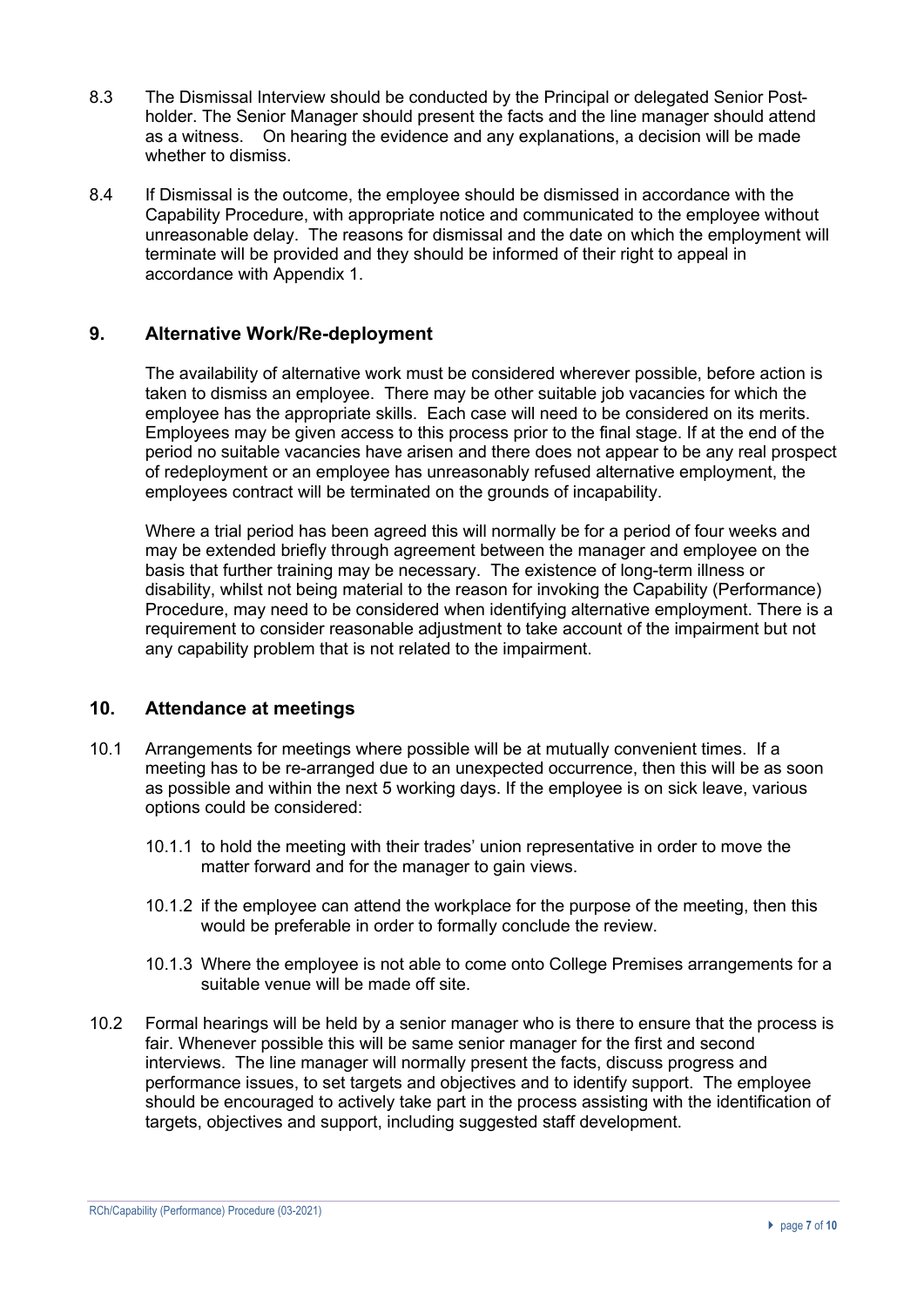## **11. Sickness Absence**

If long term absence (ie more than two weeks) may have been triggered by the commencement of capability procedures including the informal stage, the case should be referred immediately to occupational health to assess the employee's health and fitness for continued employment and their ability to attend relevant formal meetings. Consideration of termination of employment on health grounds under the Sickness Absence, Monitoring and Control Procedure paragraph 5, should be subject to relevant medical advice and reports.

| <b>Reviewed / Approved</b> | <b>By</b>              | <b>Date</b>                  | <b>Review Date</b> |
|----------------------------|------------------------|------------------------------|--------------------|
| Reviewed                   | <b>Rachael Charles</b> | September 2017<br>May 2018   | September 2022     |
|                            |                        | September 2019<br>March 2021 |                    |
| <b>CE</b>                  |                        | 16 September 2015            |                    |
| <b>Staff Council</b>       |                        | 11 June 2013                 |                    |
| Corporation                |                        |                              |                    |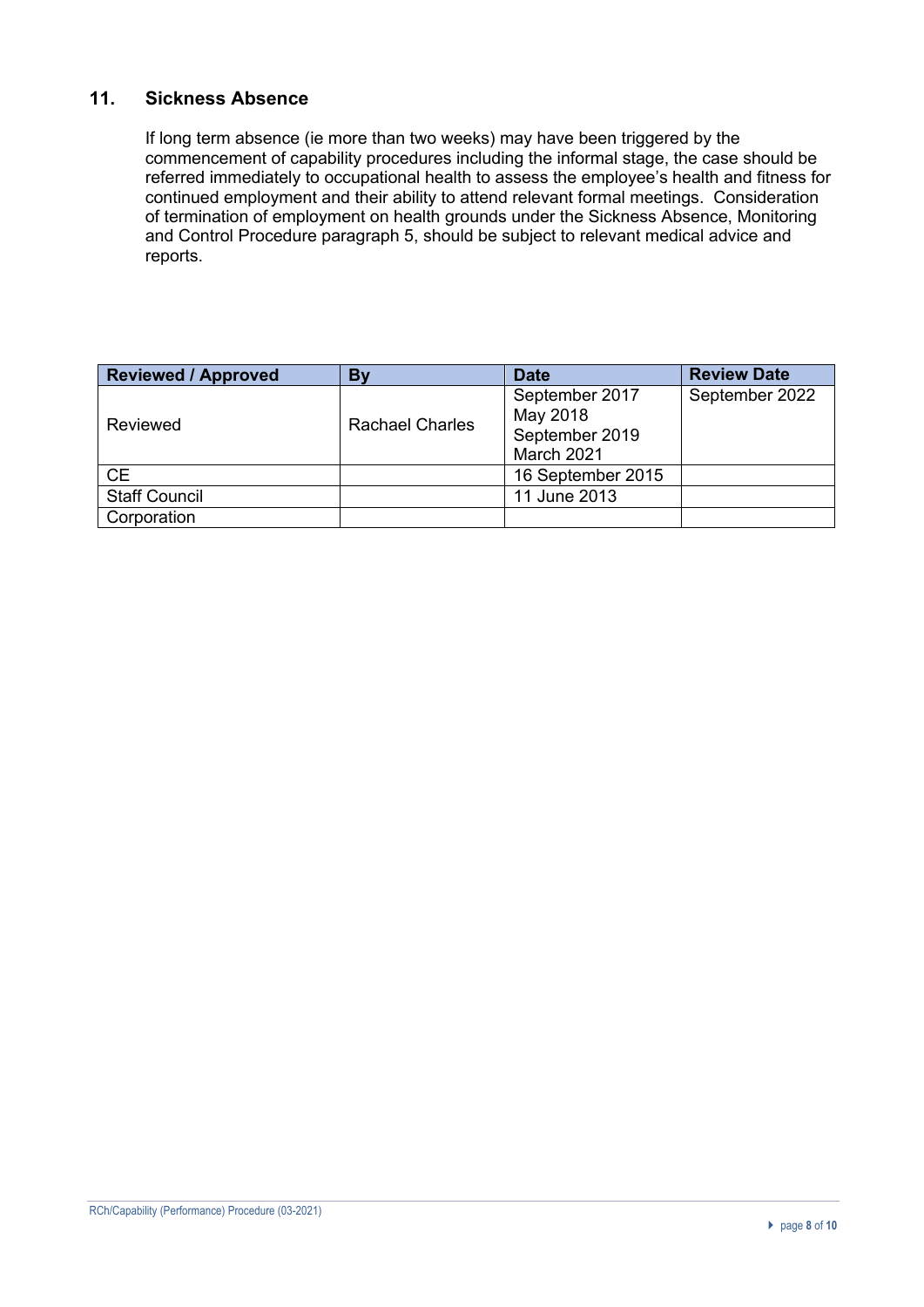## **Appeals Procedure against Notice of Dismissal**

- 1 An employee who wishes to appeal against notice of dismissal should inform the HR Business Partner in writing within ten days of the date of the decision which forms the subject of the appeal.
- 2 The appeal will be heard by the Principal if the dismissal was determined by a senior postholder. If the Principal dismissed the employee the appeal must be heard by a committee established by the Corporation.
- 3 The appeal hearing will take place as soon as reasonably practicable after the notice to appeal has been received by the HR Business Partner.
- 4 The employee will be given at least five working days' notice of the date, time and place fixed for the appeal hearing (unless an earlier date has been mutually agreed).
- 5 At the appeal hearing, the employee will be given an opportunity to state his or her case and will be entitled to be accompanied and represented by the trade union representative or workplace colleague of his or her choice.
- 6 The Principal, or Corporation's committee appointed to hear the appeal, shall take into account any representations of the employee and the Principal's decision (or, where applicable, the decision of another senior post-holder) to dismiss, and take such action as it considers appropriate.
- 7 The decision will be notified to the employee within five working days (and, as appropriate to the Principal or other senior post-holder who took the decision to dismiss). The decision will be final and binding.
- 8 In cases of an appeal against a notice of dismissal, the dismissal will not be confirmed until the appeal has been determined.